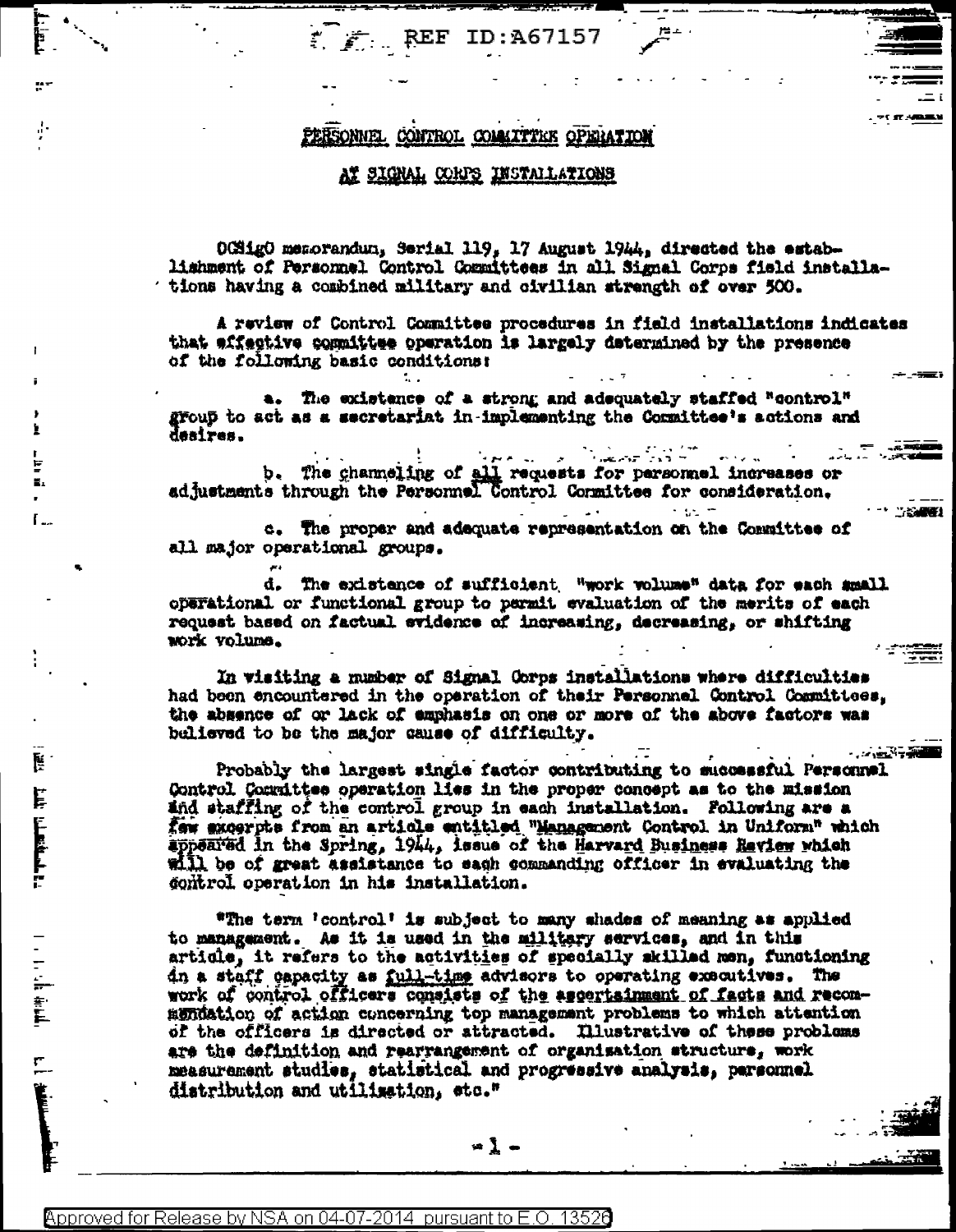**REF ID: A67157** 

"A word or two about the qualifications of control officers will throw light on the work they are expected to do, particularly in relation to internal organisation. Those in charge of this kind of work seem to agree on the qualities needed: (a) good personality; (b) understanding of people; (c) skill in thorough, realistic analysis. An officer lacking a pleasing personality and the ability to sell ideas runs the risk of alienating the group he is endeavoring to aid. But personality without singleness of purpose and tenacity will get the officer nowhere beyond the pleasant conversation. He gives the best assistance in those situations in which he has won confidence and support through his tact, his common sense, his capacity to understand the various aspects of the questions, and his positive, constructive ability to devise better procedures. With that confidence gained, the officer frequently is besieged by requests for aid from those too busy to make the management investigations themselves."

"No operating administrator can afford not to have constantly before him the goal of an improved organization. He must be alert to the purposes his organization is to serve and must be constantly aware of his degree of success in attaining that end. Whother he is relying upon the aid of his advisors for the details of the appraisal or endeavoring to carry the burden alone, it is he in the final analysis, who must execute the control function.

Even with this broad definition of management control, which places prime responsibility on the administrator, there are cogent reasons why the help of advisors is needed. The pressing and urgent requirements of operation, the current questions demanding immediate action are ordinarily so burdensome that only when successful delegation of authority is possible can the operating executive divorce himself sufficiently from the present to make singlehanded the factual appraisals and careful analysis that effective control requires."

"Primarily, control must rest, in part at least, upon the services of men who are detached from operating and routine executive responsibilities who can be given an assignment with the time and apportunity to carry it through to completion."

### $-2-$

(Copied from "Personnel Utilisation Signal Corps", dated December 1944 from Personnel & Training Service, Office of the Chief Signal Officer.)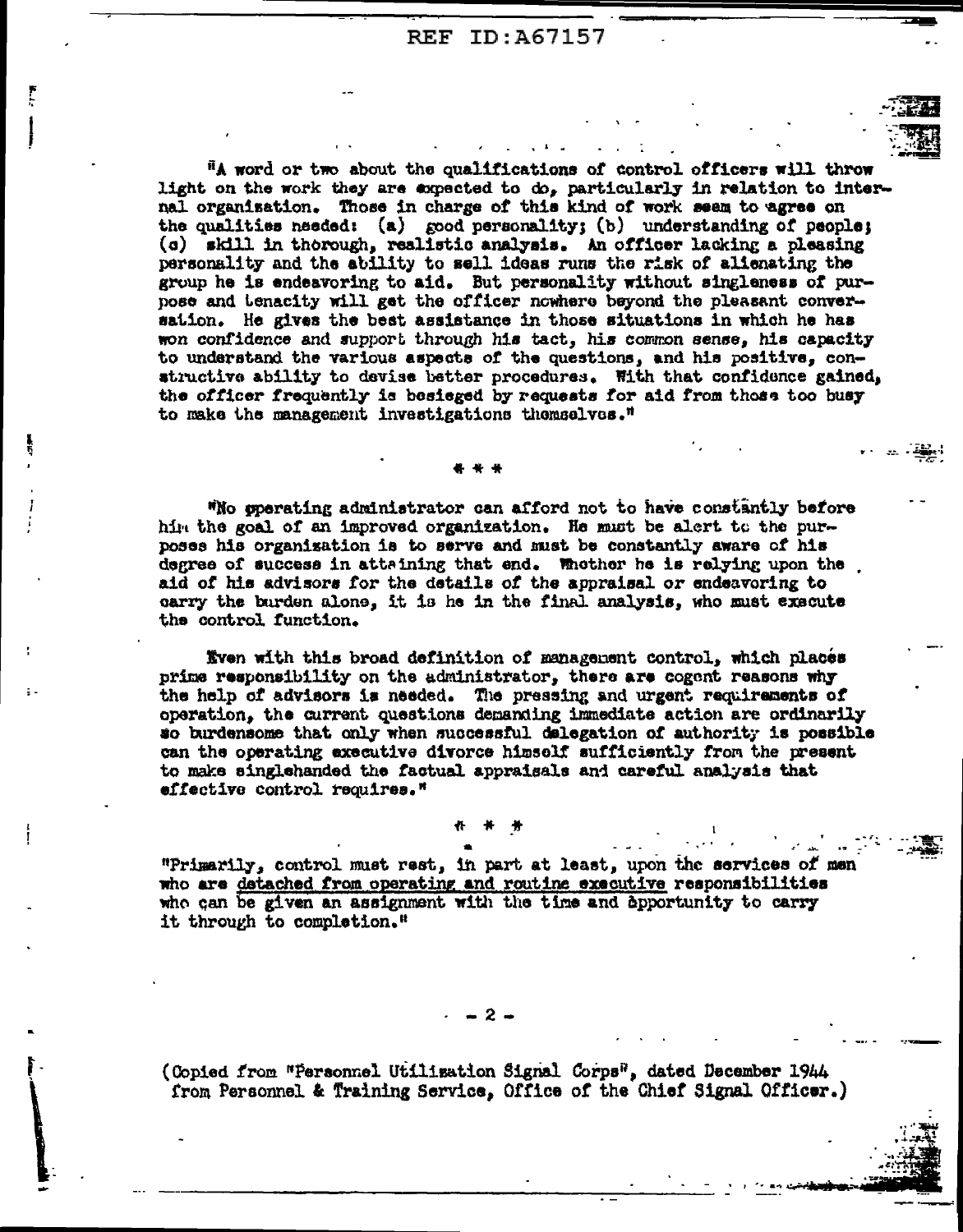REF ID: 467157 SECRET' CONFIDENTIAL RESTRICTED TO DATE **17 Net 45** FROM Commanding Officer  $\tau_{\text{Assistant}}$  Commandant  $_{\text{Dir}}$  of Comm Research  $\overline{\text{Man}}$   $\overline{\text{Man}}$   $\overline{\text{AD}}$ Control 0  $F<sub>isca1</sub>$  0  $-$ Administrative O. Intelligence  $\overline{0}$ Provost Marshal 2nd Sig Serv Bn End Sig Serv Bn<br>
Chief, Pers & Tng Div V<br>
Chief, Pers Br<br>
Chief, Tng Br<br>
O/C Officer Pers Sec Chief, Oper Serv Div<br>Chief, Communications Br Chief, Laboratory Br<br>
Chief, Machine Br<br>
Chief, Supply Br<br>
0/C, SSA Mail Unit ----Chief. Security Div ----- Chief. --..---------- Protective Sec Br Chief, Development Br<br>
--- Chief, Intelligence Div<br>
--- Chief, Mil Cryptanalytic Br Chief, Gen Cryptanalytic Br Chief,  $T/A$  and Control Br As discussed As requested ------------ Comments and.-r-e..,...tu\_r\_n \_\_\_\_\_\_ \_ Information and file Information and fol:'l.~arding ------- .. Informa ticn and return - ----- Recommendation See note on re\_v\_e\_r\_s\_e \_\_\_\_\_ \_ signature if approved Tour action yo commant - 5 ent that we should strik by le time mature of time job? SIS SC Form No. 96  $(Rev)$ 16 Nov 44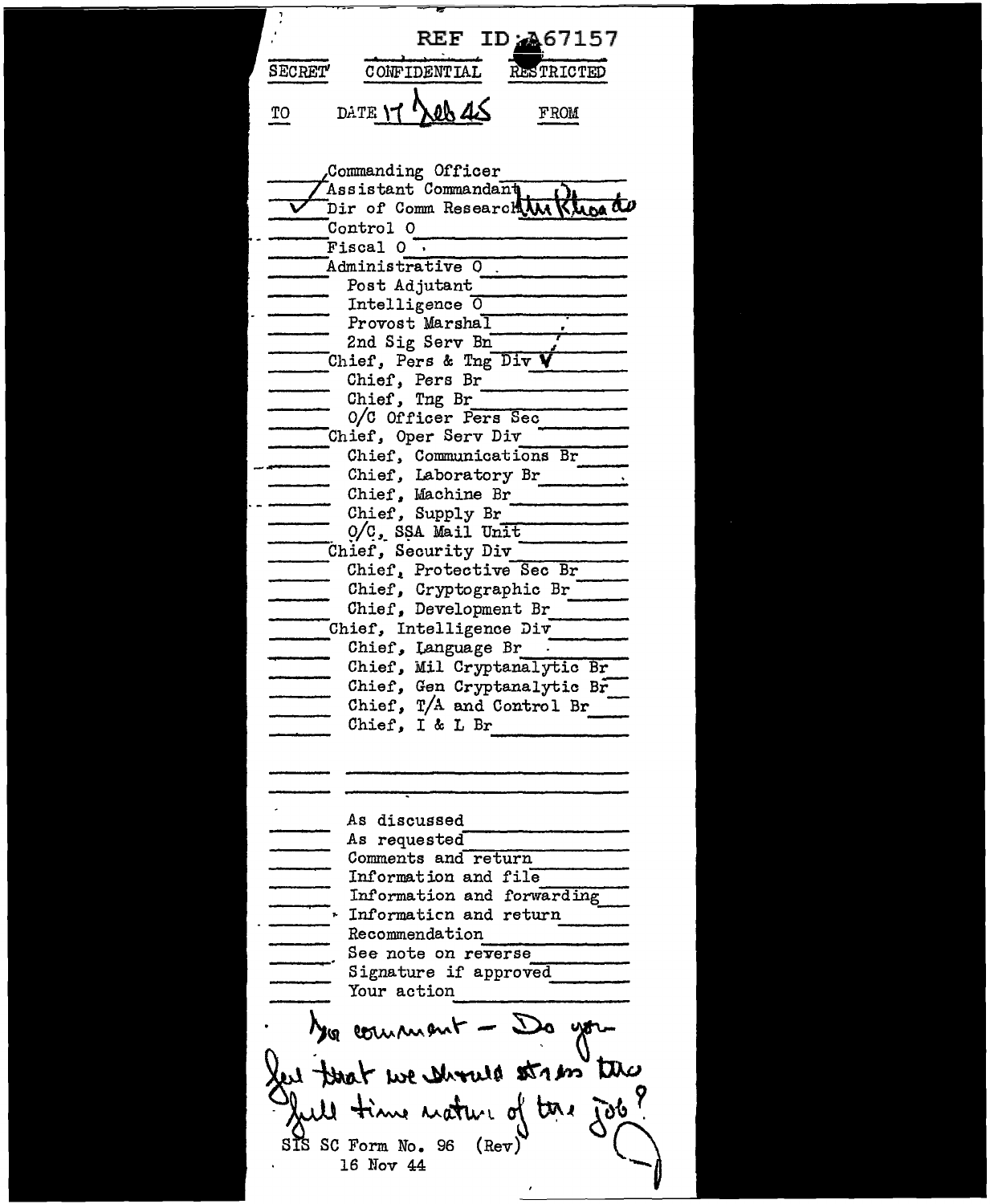REF ID: A67157  $5 - 2$  $\frac{1}{2}$ Meplace in Ocsigo Dri level investigation  $\mathcal{L}^{\text{max}}_{\text{max}}$  , where  $\mathcal{L}^{\text{max}}_{\text{max}}$  $\frac{1}{2} \sum_{i=1}^{n} \frac{1}{2} \sum_{j=1}^{n} \frac{1}{2} \sum_{j=1}^{n} \frac{1}{2} \sum_{j=1}^{n} \frac{1}{2} \sum_{j=1}^{n} \frac{1}{2} \sum_{j=1}^{n} \frac{1}{2} \sum_{j=1}^{n} \frac{1}{2} \sum_{j=1}^{n} \frac{1}{2} \sum_{j=1}^{n} \frac{1}{2} \sum_{j=1}^{n} \frac{1}{2} \sum_{j=1}^{n} \frac{1}{2} \sum_{j=1}^{n} \frac{1}{2} \sum_{j=1}^{n$  $\sim 10^{11}$  km s  $^{-1}$  $\omega$  and  $\omega$ المالم والمت

 $\sim 10^{-10}$  $\mathcal{L}^{\mathcal{L}}$  $\label{eq:1} \frac{1}{\sqrt{2}}\int_{0}^{\pi}\frac{1}{\sqrt{2\pi}}\left(\frac{1}{\sqrt{2\pi}}\right)^{2}d\mu_{\rm{max}}\left(\frac{1}{\sqrt{2\pi}}\right).$  $\sim 1000$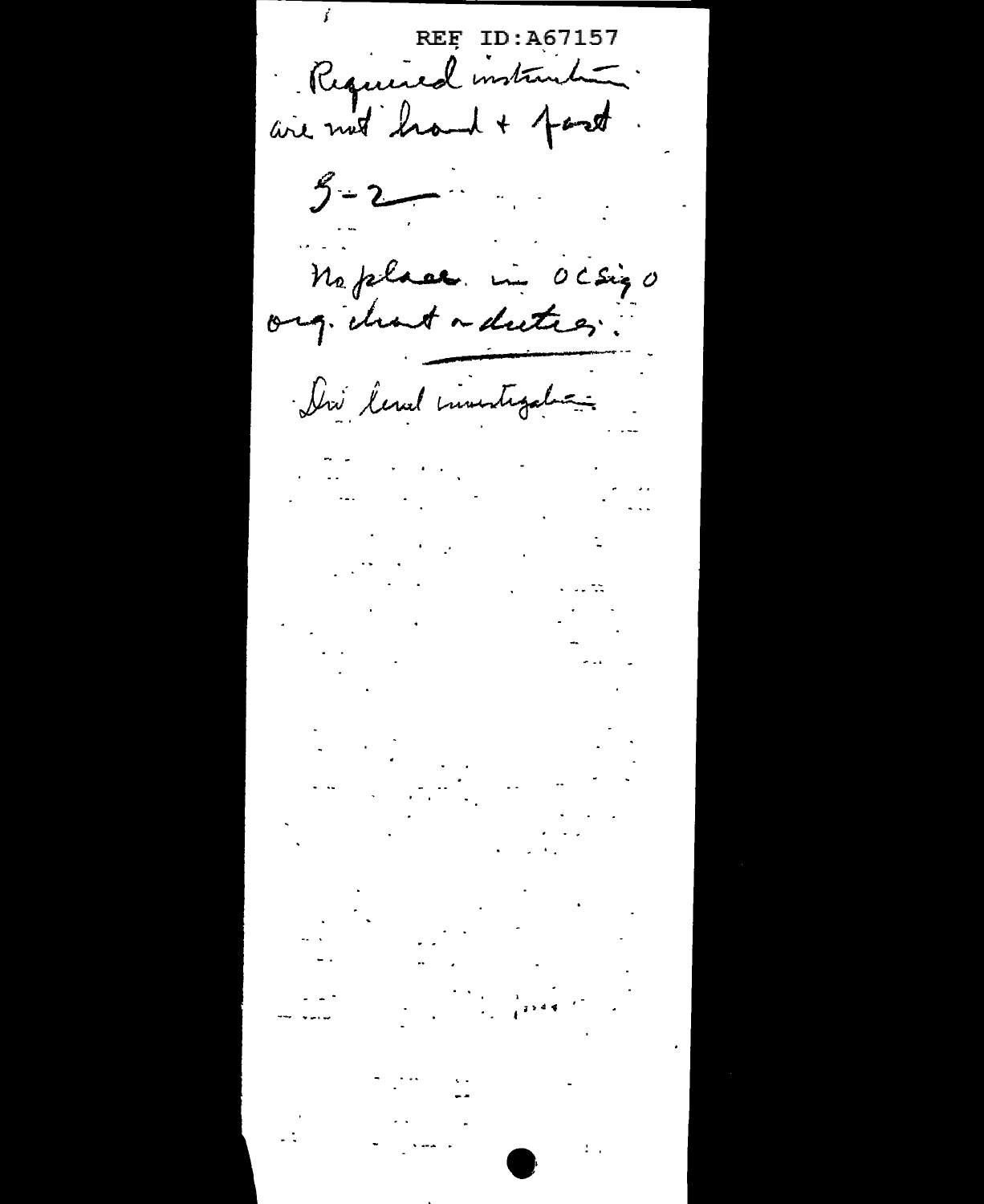**DRAFT** 

MEMORANDUM for Commanding Officer, Signal Security Agency

Subject: Operation of Personnel Control Committee

OCSigO Memorandum, Serial #119, 17 August 1944, directed the estab-1. lishment of Personnel Control Committees in all Signal Corps Field Installations having a combined military and civilian strength of over 500%. In accordance with this directive a Personnel Control Committee consisting of the Control Officer, the Chief, Personmel and Training Division, and Mr. Frank Lewis, as the civilian representative, was appointed and met for the first time on 4 September 1944. On 25 November 1944, per Office Orders #27, Najor Phillip King and Mr. Mark Rhoads were appointed mambers of this Committee vice Colonel Cook and Mr. Lewis relieved.

2. The Standing Operating Procedure-Organization dated 5 October 1944 sets forth in Section 9, paragraph 2, the duties of the Fersonnel Control Committee. These are as follows:

a. Considers present allocation and utilization of personnel at Arlington Hall Station, in the Second Signal Service Battalion, and in the operating branches.

b. Reviews all changes in existing allocations.

c. Reviews all civilian personnel grievances and reported difficulties.

d. Makes recommendations to the Commanding Officer in accordance with the finding of the Committee.

3. As an inclusure to OCSigO Memorandum, Serial fll9, 17 August 1944, the suggested organisation and duties of the Personnel Control Gommittee are set forth. The basic requirements are that the members of the Committee will familiarise themselves with: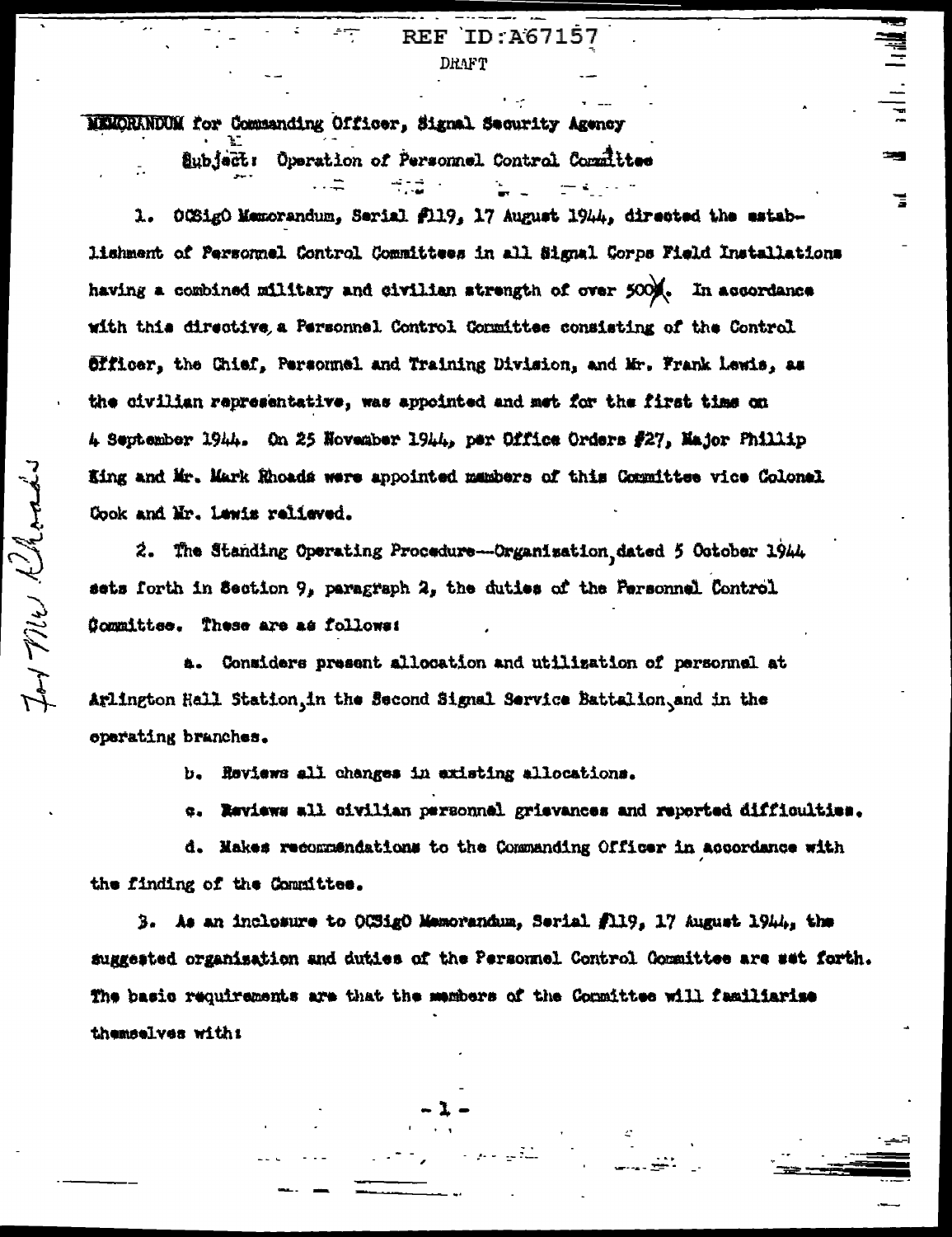### **REF ID: A67157**

a. The mission and operation of the various types of activities in the command concerned.

b. The War Department Manpower Board and other "standards" for measuring personnel requirements.

c. All current information relative to workloads, standards, work aimplification procedures, etc.

T.. It is further provided that the Personnel Control Committee will operate as a staff organisation and will advise the Commanding Officer in his effort to bring personnel employed in each installation down to that required at the most efficient similar installation. In accomplishing this, it will:

a. Establish a general plan for the conduct of work measurement and work simplification studies; applying the principles outlined in ASF Control Manuals, K 703-3, 4 and 5, as applicable to each installation.

b. Instruct subordinate units in the use of work measurement and work simplification techniques.

c. Analyze data derived from these and other studies.

d. Recommend remadial action to economize in the use of personnel.

e. Be prepared to furnish higher authority with relevant work measurement and other similar data upon request.

f. Maintain close coordination through channels with the CSO's Personnel Control Committee and Control Division, OCSigO.

g. Make or initiate surveys of personnel when desirable.

h. Make spot checks of personnel in representative groups from time to time as a means of determining that records are being properly kept and reports are being properly compiled.

 $\mathcal{L}_{\mathcal{F}} = \mathcal{L} \mathcal{F}$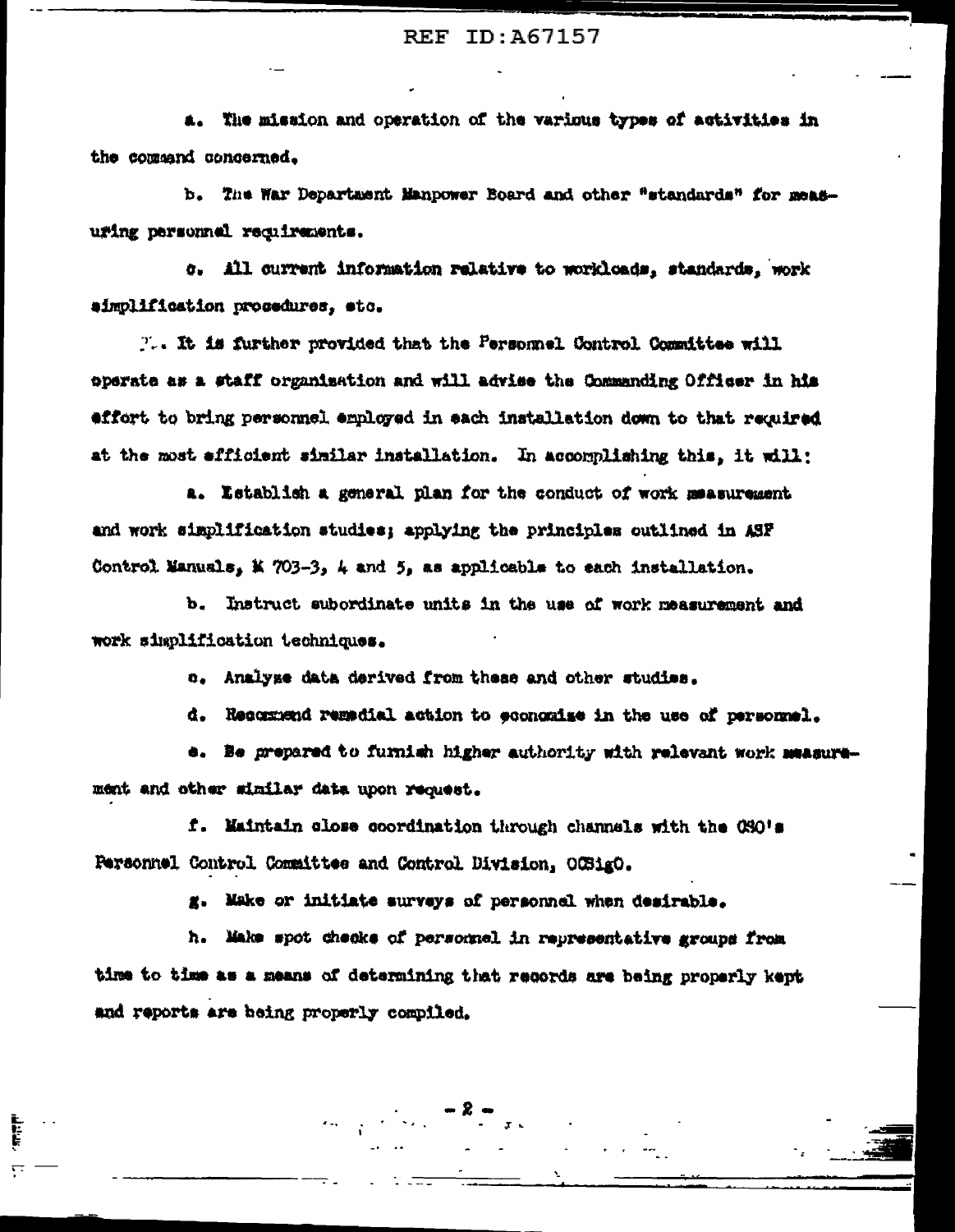## **REF ID:A67157**

i. Supervise the preparation of strength reports on Personnel Control Form, W. D., A. G. O. Form Mo. 805 (Control Approval Symbol AF-1), and see that they are forwarded in time to be received in Washington at the prescribed time.

j. Check AP-1 reports against the morning reports and machine records reports and reconcile differences.

k. Analyse AP-1 reports with a view to developing opportunities for economy in personnel.

1. Keep informed as to proposed discontinuance or reduction of activities and recommend personnel reductions accordingly.

a. Establish procedures and make recommendations which might be of assistance to other commands for transmission to higher authority.

4. Because of the unique nature of this installation and the lack of any comparable installations, the Personnel Gontrol Gommittee has been handicapped in its efforts to secure adequate data. The Control Office has and is conducting

work simplification and personnel utilization studies in three of the four Iwo members of the Committee, May King and We Choose , are particular train in the operating divisions. The results of these studies have been forwarded direct to the Commanding Officer and remedial action recommended in all cases where saving of personnel or space appeared to be feasible. Requests for increases in existing personnel authorization are received by the Personnel Control Committee, investigated, studied, and recommendations submitted to the Cormanding Officer.

5. A review of Personnel Control Conmittee procedures in field installations conducted by OCSigO indicates that effective committee operation is largely determined by the presence of the following basic conditions:

a. The existence of a strong and adequately staffed "control" group to act as a secretariat in implementing the Committee's actions and desires.

b. The channeling of all requests for personnel increases or adjustments through the Personnel Control Committee for consideration.